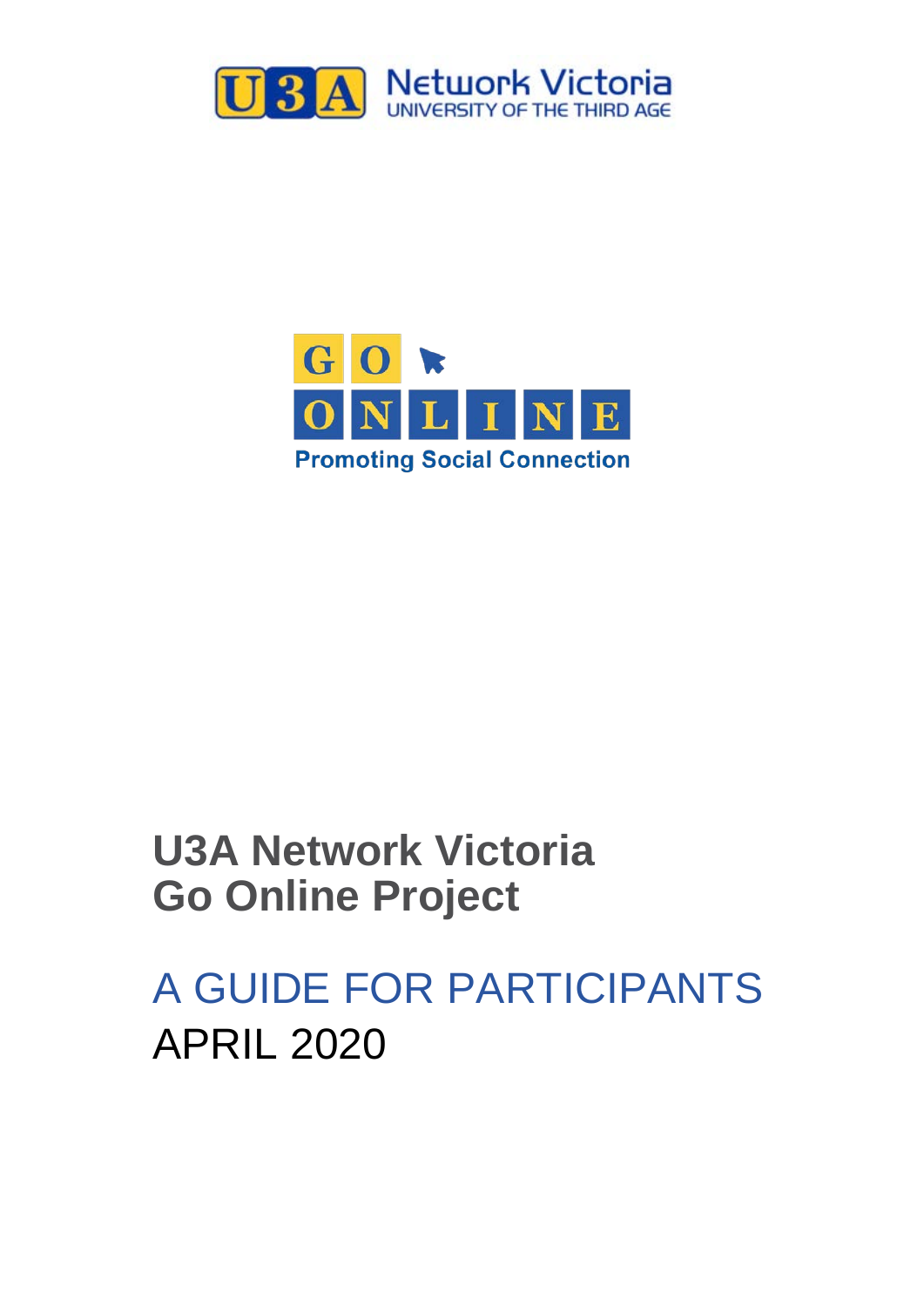

# **Table of Contents**

| <b>Topic</b>                    | <b>Page</b>      |
|---------------------------------|------------------|
| <b>Introduction</b>             | 3                |
| <b>Equipment required</b>       | 3                |
| Setting up the Zoom application | 3                |
| <b>Invitation email</b>         | $\boldsymbol{4}$ |
| <b>Testing video and audio</b>  | 5                |
| <b>Security Issues</b>          | 5                |
| <b>Additional information</b>   | 5                |
| <b>Acknowledgements</b>         | 5                |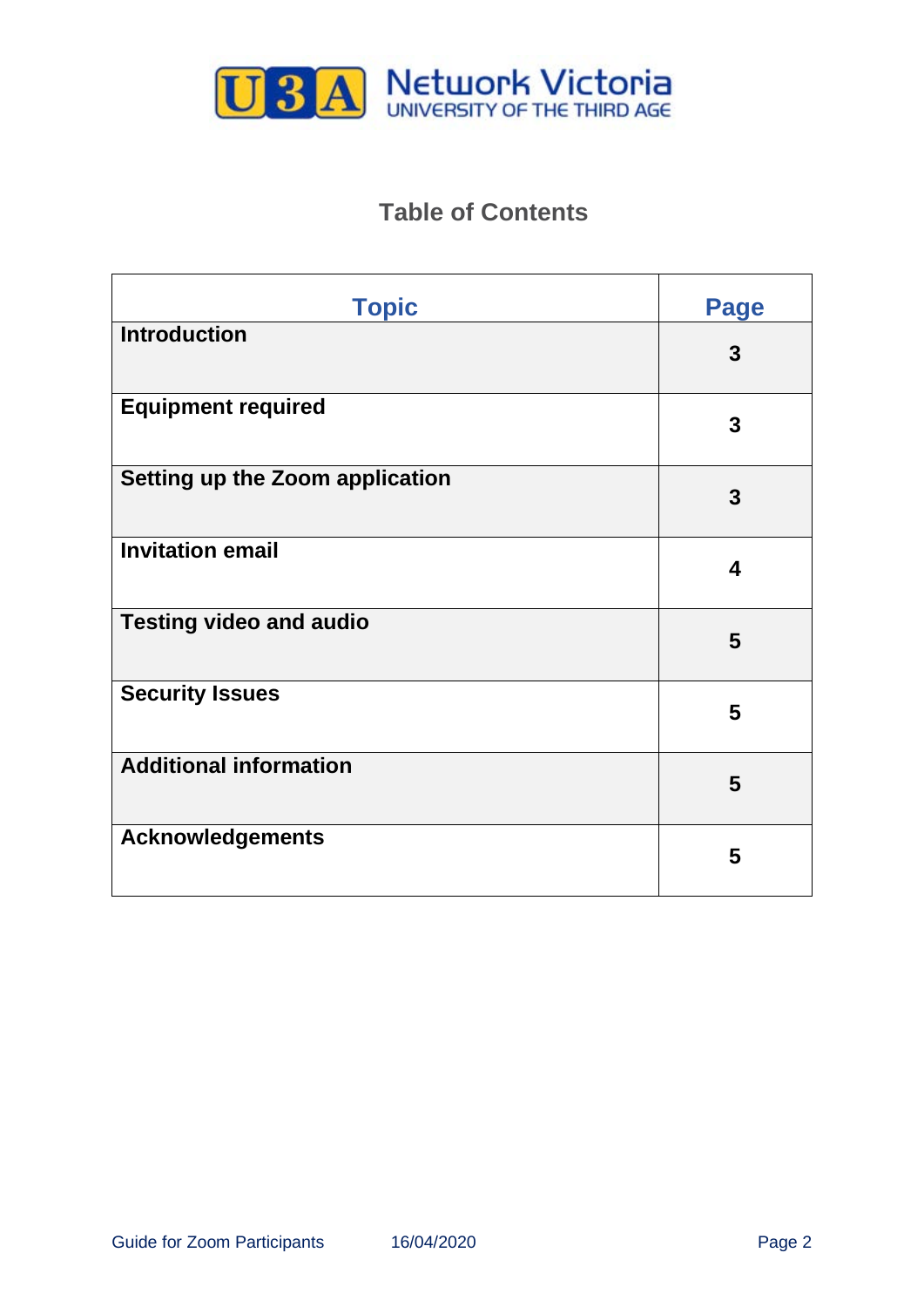

# **Introduction**

This guide has been developed to support participants in online activities offered by U3A through Zoom.

Zoom is a cloud-based video conferencing service you can use to virtually meet with others - either by video or audio-only or both. It can be used on a variety of platforms including Mac computers or PCs as well as Apple or Android smartphones and tablets.

It allows you to:

- Share your screen with other meeting participants, including showing PowerPoint presentations, You Tube videos and so on
- Annotate shared documents
- Send files to participants during the meeting
- Use a virtual whiteboard

You can even record the Zoom meeting!

Each U3A will purchase one or more Pro Zoom licences. Only one activity can operate at a time on each licence.

### **Equipment required:**

- A computer, laptop, iPad, tablet or Smart Phone
- To use the video facility the device must be fitted with a camera. If there is no camera fitted in the device an audio link can be established
- Internet connectivity

# **Setting up the Zoom application**

The Zoom application will be automatically installed on each participants' device once the participant clicks on a link included in the initiating email sent by the tutor.

The following is a check list related to Zoom technology:

- Check that you have a microphone and webcam installed on your computer. If you do not already have these in your device, you will need to install them. Contact your Zoom Mentor for assistance. Laptops, tablets and smartphones will have these inbuilt
- Use the Zoom app to test your audio and video settings, and adjust as necessary – refer to the URL on page 4 for more information
- You could choose to use a headset to maximise the audio component of Zoom, but it is not essential – if so, test in advance of the online meeting
- Your internet connection will have a big impact on how Zoom streams video and audio. Close down any unnecessary devices, apps or tabs in your browsers so you can maximise your speed. Ask others using the same connection to either do the same or to close down completely during the meeting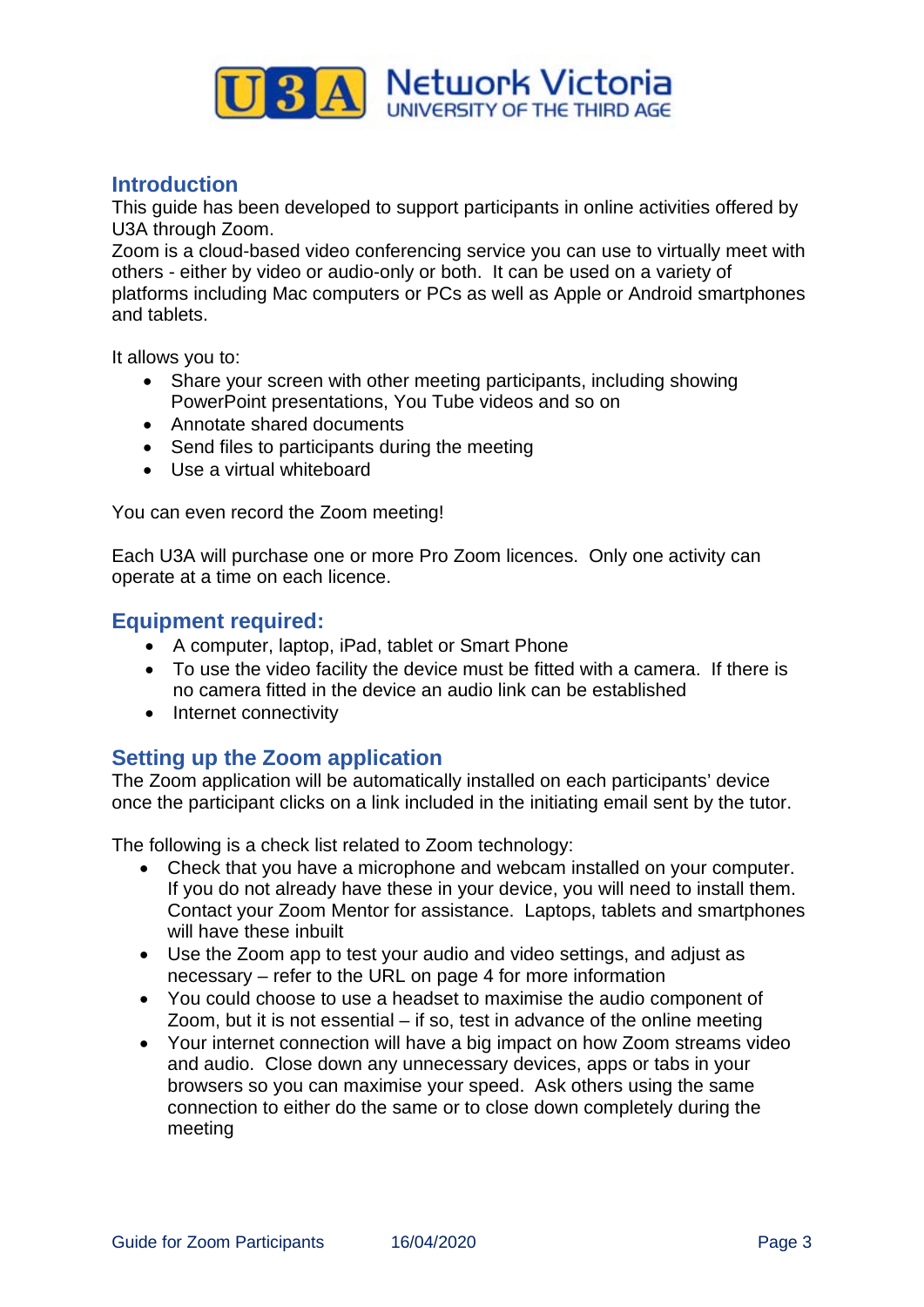

The following is a check list related to the environment in which you will be working:

- Always look your best do not forget the other participants can see you
- Set your device up in a private space, to minimise noise and distractions from passers-by
- Lighting should come from in front of you, or from the side, in order to best light your face
- Keep your background clear of distractions
- Look at your webcam, not the screen this avoids having people look up your nose or at the top of your head! You may find you have to raise your computer or device so that the camera is at eye level

To become familiar with the technology participants may Zoom with a friend, family member or colleague using the free Zoom download option offered on the Zoom website. However, this free version should not be used to host any activities.

# **Invitation email**

The tutor emails an invitation to join the class online two to three days before the class is scheduled. If not already downloaded by the participant, Zoom will automatically download the app and walk the participant through the process of configuring their computer to join the meeting. It is a simple three step process.

This is an example of the content of the email sent by the tutor:

To Join the Zoom Meeting please click on the password encrypted link below <https://zoom.us/kj/4455630401?pwd=byrdfnOXJkZFEwOGJkVEFGaEtwZz09> Time: 11:00 AM to 12:30 PM Date: Friday, 17 April 2020 Meeting ID: 455 059 545

Once the class begins the tutor and the participants will see many if not all other participants. Here is what U3A Whittlesea's Writers Group looked like at their class on Wednesday, 18 March 2020: